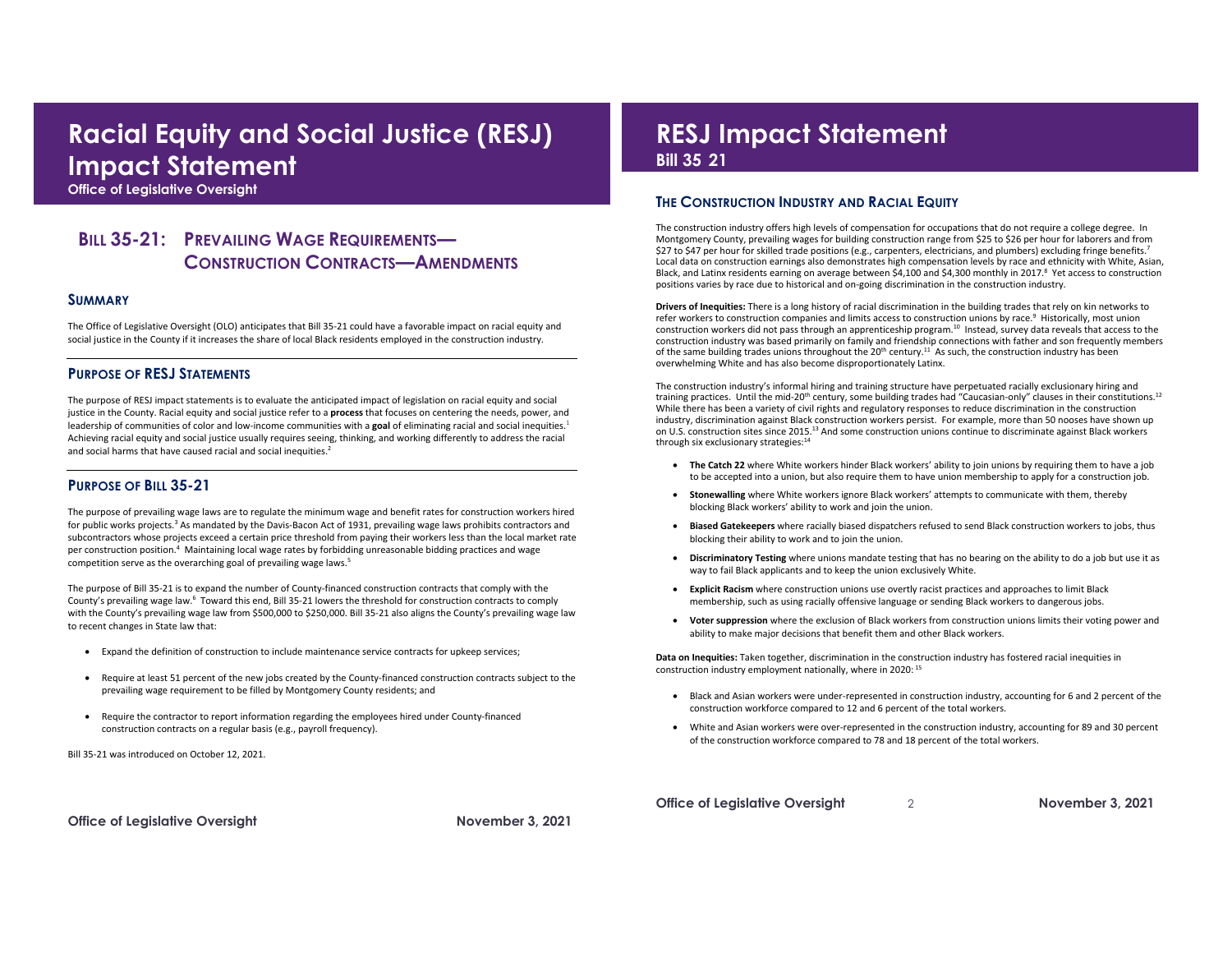# **21 Bill 35**

The pattern of Latinx over-representation in the construction industry is more pronounced locally, where in 2019:<sup>16</sup>

- 20 percent of Latinx workers were employed in the construction industry compared to
- 4.5 percent of White, Non-Hispanic workers, and 2.2 and 2.3 percent of Asian and Black workers.

occupations in Montgomery County, with: 17 Latinx workers are also over-represented among those employed in natural resources, construction, and maintenance

- 21.4 percent of Latinx workers employed in these occupations compared to
- 2.9 percent of White workers, 2.8 percent of Black workers, and 1.9 percent of Asian workers.

 Expanding Black workers access to good paying construction sector jobs could help to narrow large and persistent income inequities by race in Montgomery [County.](https://County.18)<sup>18</sup> Disparities in contracts for County-financed construction projects also vary by race and ethnicity where:<sup>19</sup>

- White-owned businesses accounted for 80.6 percent of such contracts in 2020 (\$105.5 million of \$130.9 million) and 68.1 percent of contracts in 2019 (\$64.3 million of \$94.3 million)
- million) and 25 percent of such contracts in 2019 (\$24.0 million of \$94.3 million) • Latinx-owned businesses accounted for nearly 14 percent of such contracts in 2020 (\$17.7 million of \$130.9
- million) and 2019 (\$5.2 million of \$94.3 million) • Black-owned businesses accounted for less than 6 percent of such contracts in 2020 (\$7.7 million of \$130.9
- • Asian-owned businesses accounted for less than one percent of such contracts in 2020 (\$0.1 million of \$130.9 million) and 2019 (\$0.8 million of \$94.3 million).

Since Black-owned firms are more likely to hire Black employees,<sup>20</sup> expanding Black business-owners access to County- financed construction contracts could further foster Black growth in the construction sector that could help to narrow income inequities by race in Montgomery County.

### **ANTICIPATED RESJ IMPACTS**

 If Bill 35-21 increases employment rates for Black residents or construction contracting opportunities for Black-owned businesses, either outcome could potentially narrow economic disparities by race in the County. However, if Bill 35-21 businesses, then Bill 35-21 could exacerbate economic inequities by race. increases employment and business opportunities for other ethnic groups more than it benefits Black workers and

businesses, then Bill 35-21 could exacerbate economic inequities by race.<br>OLO anticipates a favorable impact of Bill 35-21 on racial equity and social justice in the County if the number of Black residents employed under County-financed construction projects increases. OLO anticipates that lowering the contract threshold for the prevailing wage mandate from \$500,000 to \$250,000 could increase the number of Black-owned firms who secure County construction contracts. Since Black-owned firms are more likely to hire Black employees,<sup>21</sup> an increase in construction contracts to Black-owned firms could increase local Black employment in construction.

 **Office of Legislative Oversight** 3 **November 3, 2021** 

## **Bill 35 21 RESJ Impact Statement Bill 35 21 RESJ Impact Statement**

 OLO also anticipates that Bill 35-21's requirement that County residents account for at least 51 percent of employees on County-funded construction contracts could also increase Black employment since Black residents tend to demonstrate the highest unemployment rates in the County. For example, in 2019, 8.1 percent of Black residents were unemployed [residents.](https://residents.22)<sup>22</sup> If, however, local Black employees and businesses benefit from Bill 35-21 at the same rate as employees and entrepreneurs from other racial and ethnic groups, OLO anticipates that the bill would sustain racial and social compared to 5.1 percent of Latinx residents, 3.5 percent of Asian residents, and 2.8 percent of White, Non-Hispanic inequities in the County relative to employment and entrepreneurship.

### **RECOMMENDED AMENDMENTS**

 The Racial Equity and Social Justice Act requires OLO to consider whether recommended amendments to bills aimed at narrowing racial and social inequities are warranted in developing RESJ impact statements.<sup>23</sup> OLO finds that Bill 35-21 could potentially narrow racial and ethnic inequities in construction employment and contracting across the County.

 If the Council desires to narrow racial inequities in construction employment, it could consider an amendment to Bill 35- 21 that align with the following best practice recommended by researchers at PolicyLink:

 • **Establish targeted hiring for BIPOC and women with specific goals.** PolicyLink notes that the federal government establishes BIPOC and women hiring goals at the regional level for all federally funded construction contracts and that state and localities may set higher goals.<sup>24</sup> At the federal level, minority and women hiring targets cover contracts over \$10,000 and hiring goals can range from 0.5 to 87.3 [percent.](https://percent.25) 25 Minnesota offers state examples where its Department of Human Rights has issued goals for minority and women employment in state-funded construction projects for each city and county.<sup>26</sup> The minority and women hiring goals in Minnesota apply to contracts in excess of \$100,000 for employers with more than 40 employees.<sup>27</sup> For Ramsey and Hennepin Counties, hiring goals on state-funded construction projects were set at 32 percent minority participation and 6 percent female participation.<sup>28</sup>

 More specifically, given the over-representation of Latinx residents in the construction industry, a recommended amendment for hiring with specific goals would focus on other workers of color (Black, Indigenous, and Asian workers) to advance racial equity in the construction industry.

### **CAVEATS**

 Two caveats to this racial equity and social justice impact statement should be noted. First, predicting the impact of and other factors. Second, this RESJ impact statement is intended to inform the legislative process rather than determine whether the Council should enact legislation. Thus, any conclusion made in this statement does not represent OLO's endorsement of, or objection to, the bill under consideration. legislation on racial equity and social justice is a challenging, analytical endeavor due to data limitations, uncertainty,

### **CONTRIBUTIONS**

 OLO staffers Dr. Elaine Bonner-Tompkins, Senior Legislative Analyst, and Dr. Theo Holt, Performance Management and Data Analyst, drafted this racial equity and social justice impact statement.

 **Office of Legislative Oversight** 4 **November 3, 2021**